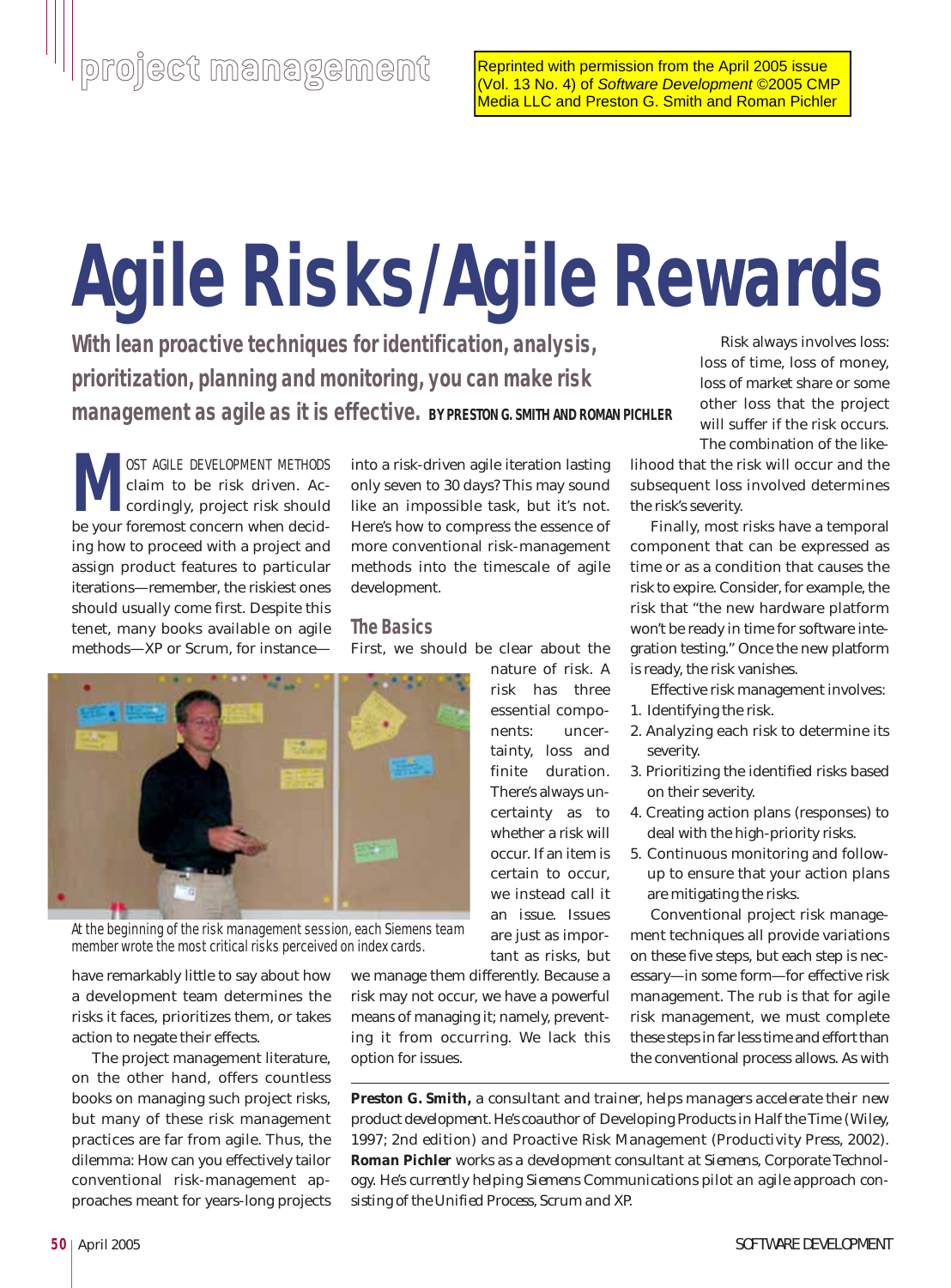most processes, however, we can shorten a step dramatically once we understand its purpose, but it's unwise to skip an essential step.

Most project teams try to manage the risk itself, but we're more successful when we dig under the risk to find the facts in the project environment in which the risk lies. We call these underlying facts *drivers*. Because risks tend to be subjective, obtaining team agreement regarding the risk can be difficult; for example, Susan may

think the risk is disastrous, while Kevin believes it's tolerable. We can reach agreement faster on the underlying facts.

Drivers are also useful when we formulate action plans for mitigating the risk. Drivers are usually root causes, so once we understand them, they naturally suggest effective action plans. For instance, consider the following risk that was resolved by exposing a driver:

▶ Risk: Marketing can't decide whether the Help notes should be in landscape or portrait layout.



Each team member presented his risks to the team, before pinning his risk cards on the wall.

- Driver: Marketing has typically vacillated on such issues before until well into integration testing.
- ▶ Action plan: Provide a radio button option for landscape or portrait Help notes.

Another effective risk management technique is to divide each risk into its risk event and associated impact. For example, a risk event might be "Frequency buckets required by customer may not align with those in our database," with an associated impact of "Extra programming to reallocate frequencies." By separating the risk event from its impact, we can formulate prevention plans—which keep the risk from happening that are separate from contingency plans, which reduce the damage if the risk does occur.

Because these techniques are essential to effective risk management, they apply to conventional and agile projects alike. The key to making the risk management process agile is to exploit the strengths of the agile method, such as the use of a dedicated team, colocation, close cooperation with the customer, and fast

feedback on changes. For example, in the conventional approach, the team goes through a lengthy analysis step (step two of the five-step process listed above). They normally complete this step for all identified risks so that they can use the analysis results to prioritize their risks quantitatively, based on a calculated risk severity, in step three.

In the agile approach, we take advantage of the team's strength and knowledge by having them analyze and prioritize the current risks, using *only their perceptions* to determine the severity of each risk. In a flash, this

# **Sample Agile Project Risks**

In managing project risks on various projects, we found that risks tend to occur in the following areas. For a different project in a different environment, this list will be less pertinent, but you can create one like it for your project by categorizing risks as they occur.

#### **Product Definition**

- $\triangleright$  Product managers lack experience in creating user stories.
- $\triangleright$  User interface requirements currently unclear.
- $\triangleright$  Regional markets not yet decided.

#### **Development**

- $\triangleright$  Technology issues such as remote communication, data access and component frameworks.
- $\triangleright$  Product managers located remotely.
- $\triangleright$  Some team members not assigned full time.
- $\triangleright$  Communication issues due to language barriers.

#### **Quality**

 $\triangleright$  Variations in applying the unit test framework.

 $\triangleright$  Providing functionality competes with delivering high quality.

#### **Environment**

- $\triangleright$  Inadequate modeling tool for applying agile software engineering practices, such as test-driven development.
- $\triangleright$  Software production unstable due to differences between developer-build and production-build environments.
- $\triangleright$  Test hardware not available in time.

#### **Sales and Distribution**

- $\triangleright$  Launch programs not yet defined.
- $\triangleright$  Sales staff training measures open.
- $\triangleright$  User and service documentation may not be translated into all target languages in time.

—**PS and RP**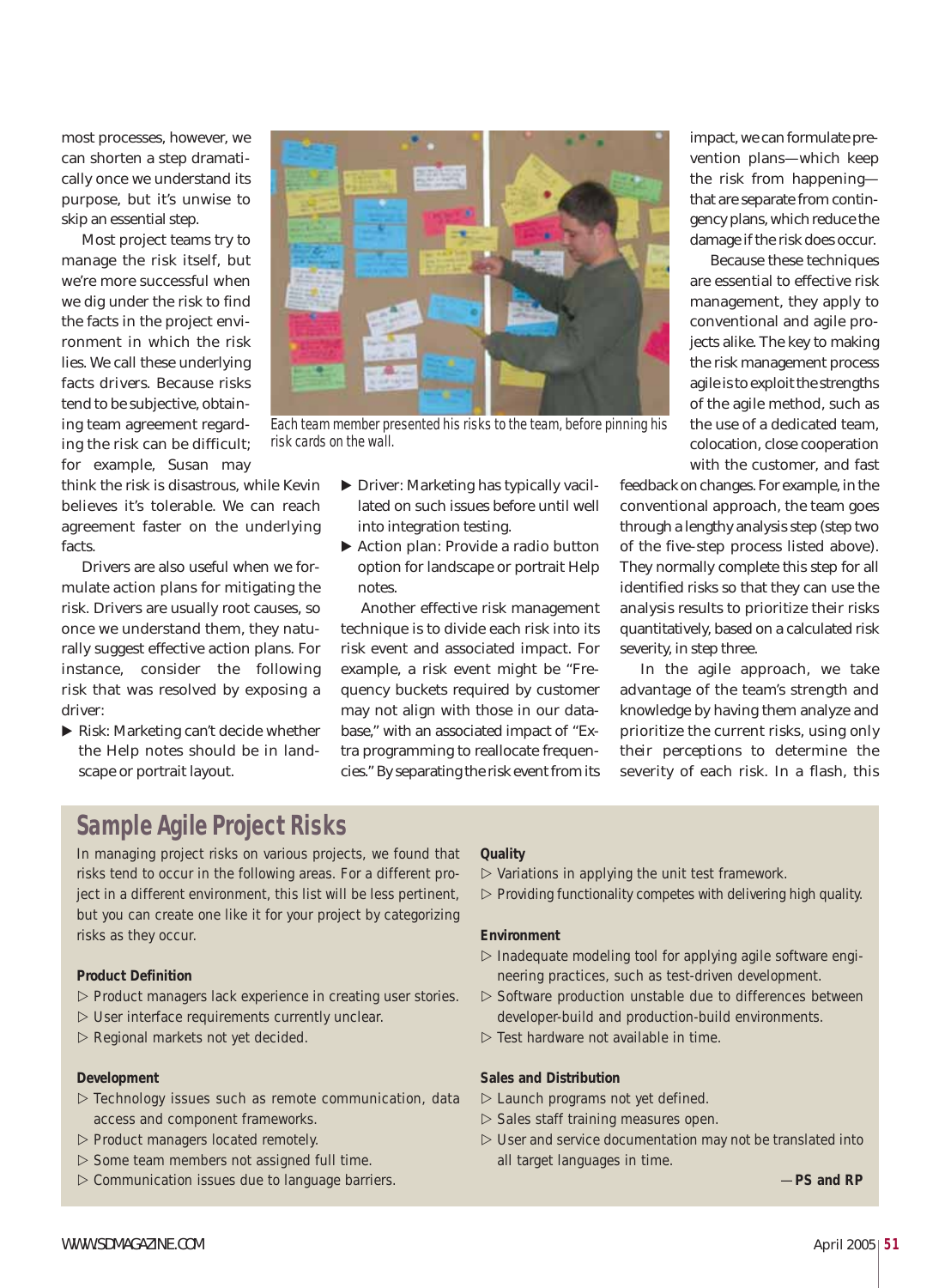avoids hours of detailed quantitative analysis. And it's good enough: If they misjudge, their short iterations and strong feedback allow them to reprioritize the risks in the next iteration when they have fresher information from which to work.

#### **Applying Agile Risk Management**

In an agile risk-driven approach, the team performs risk management activities before starting development work within an iteration. Agile risk management practices must address two challenges: First, they must successfully

integrate risk management activities into the iteration planning activities. Second, they must adapt risk management practices so that the entire team can perform them quickly.

We've successfully applied the risk management practices described here to a software development project in Siemens' telecommunications division. The project employs Scrum project management practices. Notice that these risk management practices can be adapted easily to other agile methods. In fact, adopting an agile and risk-driven approach helped us to find issues early on, such as employing an inappropriate communication mechanism, and to recover from them quickly. (For more details, see "Sample Agile Project Risks," page 51.)

## **Agile Risk Management Illustrated**

We follow these steps during the general iteration planning process:

- ▶ Review the product backlog items (product features).
- Perform risk identification, analysis and prioritization.
- Perform risk response activities by mapping the risks identified onto the backlog.
- ▶ Select those parts of the backlog

## **Further Reading**

- Want to know more about Scrum? Check out Ken Schwaber's book *Agile Project Management with Scrum* (Microsoft Press, 2004).
- $\triangleright$  For more information on project risk management, including detailed discussions of risk components, environments, drivers and risk management techniques, see Preston G. Smith and Guy M. Merritt's *Proactive Risk Management* (Productivity Press, 2002).
- Kent Beck and Martin Fowler's *Planning Extreme Programming* (Addison-Wesley, 2000) overviews XP and iteration planning.
- $\triangleright$  For more information on participatory decision-making, see *The Facilitator's Guide to Participatory Decision-Making* by Sam Kaner et al. (New Society Publishers, 1996).

associated with critical risks as work item candidates.

▶ Derive the iteration goal.

Before we start performing the risk management activities, we review the product backlog, a list of prioritized functional and nonfunctional requirements that we must implement and test to successfully deliver the product, including new or changed requirements. The entire should work on, we identify risks by using a structured brainstorming method. Team members write down on cards the most critical risks they perceive. A risk might be "The current asynchronous communication mechanism can't handle our scalability requirements" or "Product management isn't clear on the format of the user online help." Each team member presents his card to the team and pins it on the wall. Notice that we don't necessarily list the risk impact and drivers, but we frequently mention them when we present the cards.

When all team members have presented their risks, we group them into categories—for instance, *Communication* and *User interface technology*—to informally analyze the risks. Then each team member votes on the risk groups by sticking points onto the groups. Team members may accumulate their votes if they feel a certain risk group is particularly critical. Once all team members have voted, the project manager tallies the votes and writes them next to each group. Then, we prioritize by selecting the three to five top risk groups as the critical risks to be addressed. Notice that we don't perform



The team analyzed the risks by pinning cards with related risks next to each other, forming cohesive risk groups. Each risk group was given a name; for example, "Communication."

team takes part in the risk management activities, with the project manager (ScrumMaster) acting as the facilitator.

To decide which backlog items we

any formal loss analysis, such as quantifying the loss associated with each risk or risk group. Instead, we tap into the team's collective knowledge to determine which risks we must deal with urgently. If a risk isn't selected, it isn't addressed in the upcoming iteration. We either defer these risks for later action or simply

accept them. Managing risks this way is sensible: If a deferred risk becomes critical, it will show up in the next iteration's risk management session.